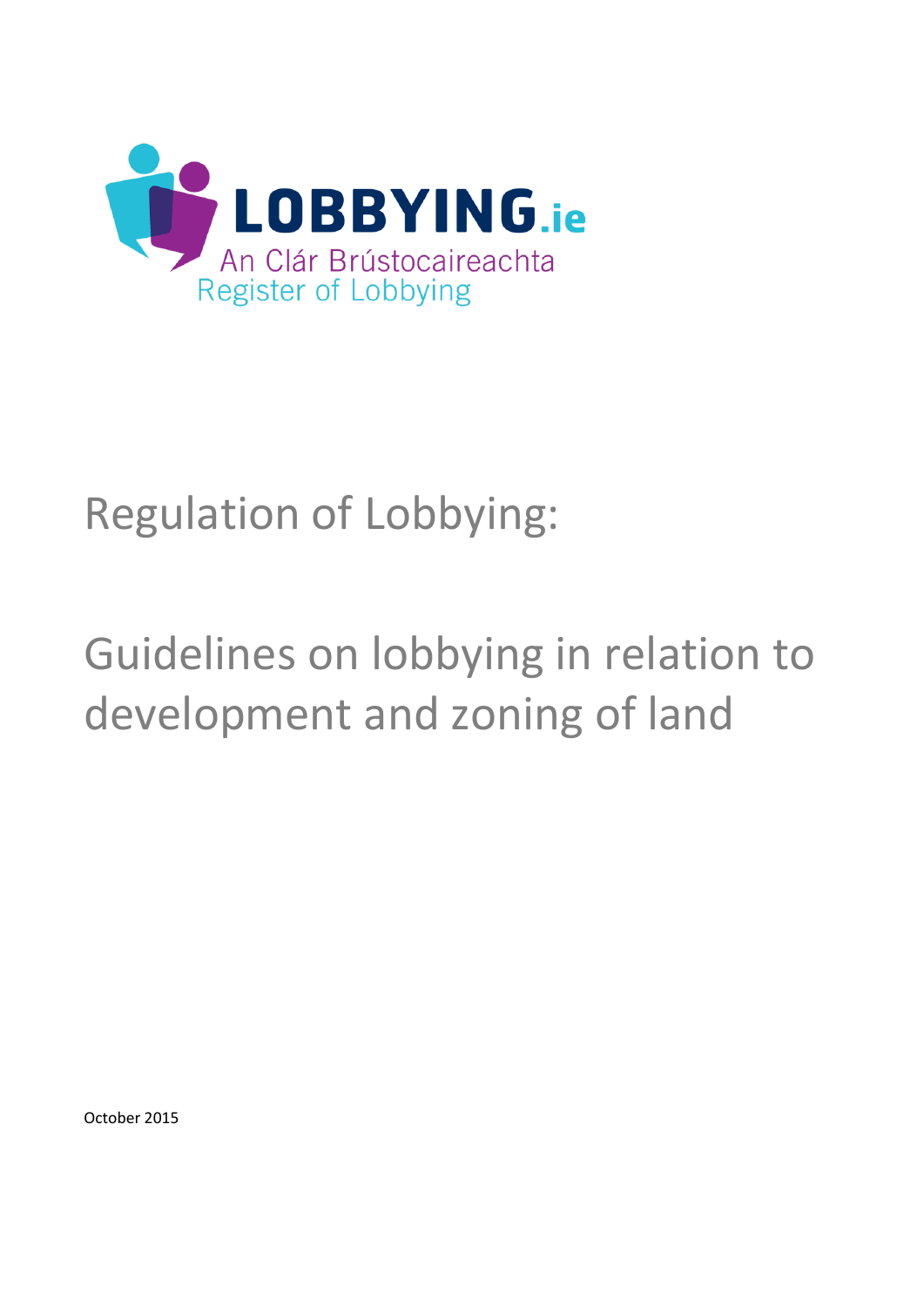

#### **Table of Contents**  $\mathbf{r}$  $\sim$  $\ddot{\phantom{a}}$

| Are you communicating with a Designated Public Official about zoning or development? |  |
|--------------------------------------------------------------------------------------|--|
|                                                                                      |  |
|                                                                                      |  |
|                                                                                      |  |
|                                                                                      |  |
|                                                                                      |  |
|                                                                                      |  |
|                                                                                      |  |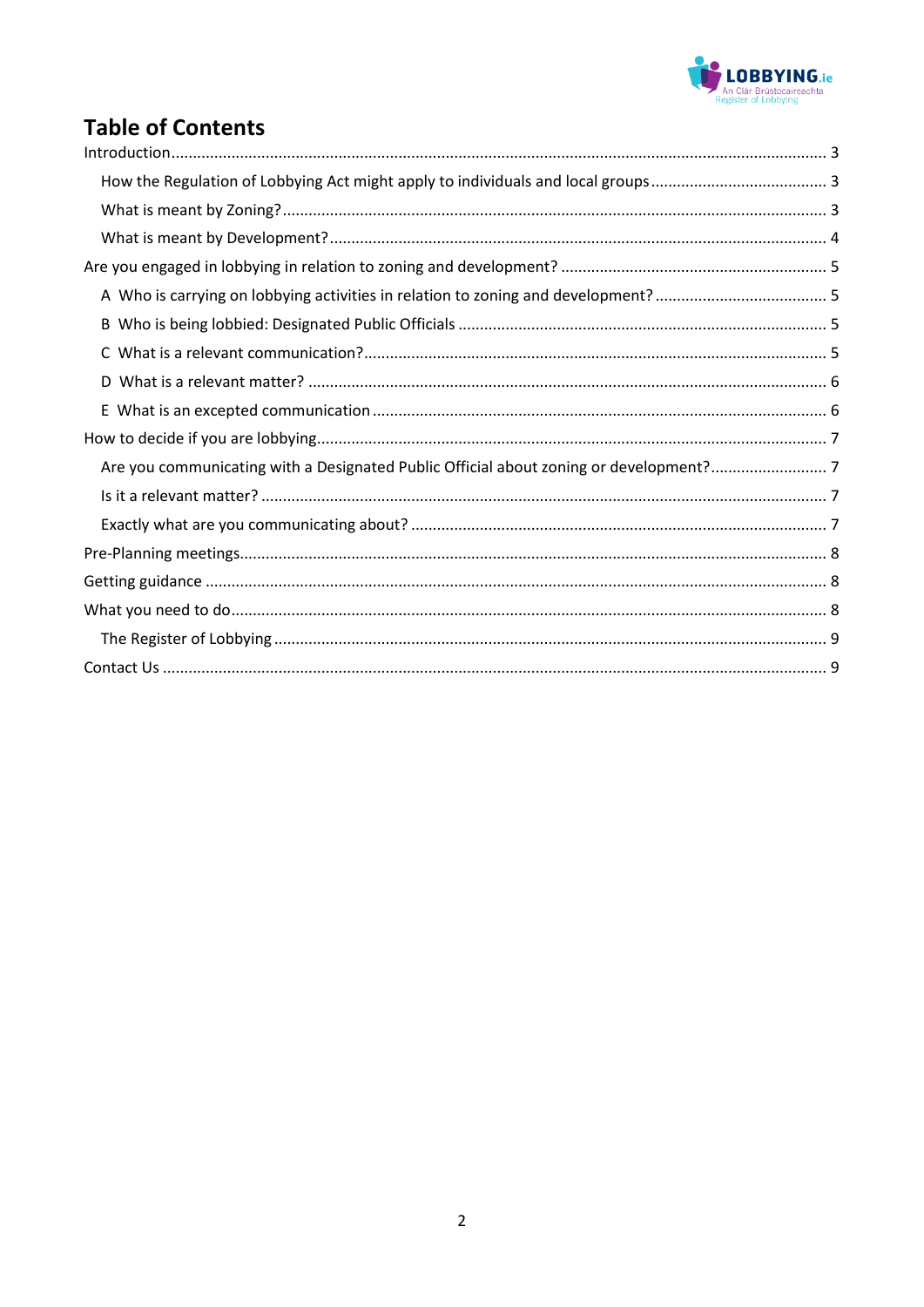

## <span id="page-2-0"></span>**Introduction**

The Regulation of Lobbying Act 2015 (the Act) commenced on 1st September 2015.

The Act applies mainly to:

- professional lobbyists,
- commercial organisations which have more than 10 full time employees;
- representative bodies with at least one full time employee; and
- advocacy groups, non-governmental organisations and charities which have at least one full time employee and which promote particular interests or causes.

General guidelines in relation to carrying on lobbying activities are availabl[e here.](https://www.lobbying.ie/help-resources/information-for-lobbyists/guidelines-for-people-carrying-on-lobbying-activities/)

## <span id="page-2-1"></span>**How the Regulation of Lobbying Act might apply to individuals and local groups**

When communicating with public officials or representatives regarding the zoning or development of land, individuals and groups who may not ordinarily regard themselves as carrying on lobbying activities, may find that the Act also applies to them. These guidelines deal specifically with lobbying in relation to zoning and development.

#### <span id="page-2-2"></span>**What is meant by Zoning?**

Local authorities regularly draw up development plans and local area plans for their areas. Among other things, these plans outline the use to which land may be put, for example, land may be designated for residential use; for industrial, commercial, agricultural or recreational use; as open space; or a mixture of those uses. This is generally described as "zoning". From time to time, the local authority may consider changing the designation of particular lands ("rezoning").

When drawing up development plans or local area plans, local authorities engage in a formal public consultation process. This means that you may make a submission to the local authority setting out your views on the proposed plan. Making your views known to a local authority as part of a formal public consultation process is not lobbying.

Communicating, however, with a [Designated Public Official](https://www.lobbying.ie/help-resources/information-for-lobbyists/guidelines-for-people-carrying-on-lobbying-activities/are-you-affected-by-the-legislation/#B.) outside the formal public consultation process about a development plan or local area plan or a proposal to zone or re-zone particular lands may be lobbying. (For example contacting your local TD or County Councillor about a development plan or a proposal to zone or re-zone particular lands outside the formal public consultation process.)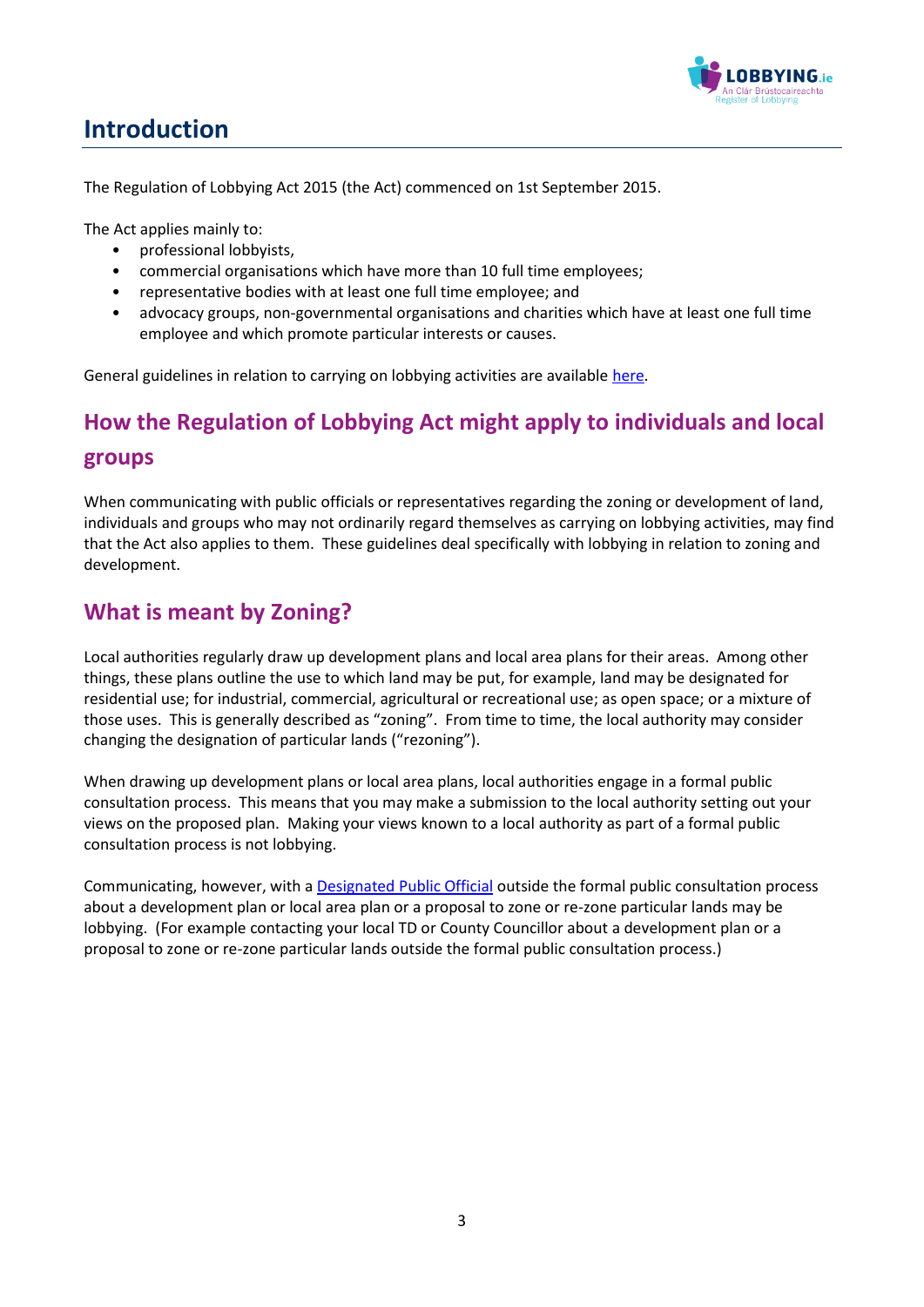

### <span id="page-3-0"></span>**What is meant by Development?**

"Development" is defined in the [Planning and Development Acts](http://www.irishstatutebook.ie/2000/en/act/pub/0030/index.html) as the carrying out of any works on, in, over or under land or the making of any material change in the use of any structures or other land.

#### **Applications for planning permission**

Development may require planning permission. In general, applications for planning permission are made to the local authority. These applications are publicly available. An application for planning permission is not lobbying. Seeking declarations/referrals under the Planning Acts on development and exempted development is not lobbying.

Communications with a Designated Public Official about a planning application that adheres to the local authority's established development policy/development plan would be considered an implementation matter, and therefore exempt from the requirement to register and submit a return. However, a communication with a Designated Public Official about a planning application may be regarded as lobbying if the planning application seeks or requires a change in the local authority's development policy, including a planning variance.

#### **Enforcement of planning decisions**

The local authorities are responsible for the implementation of the planning laws. Complaints may be made to a local authority if a person considers that development is taking place or has taken place which is contrary to the planning laws or the conditions attached to a particular planning permission. Such complaints are not lobbying as they involve the implementation of the planning laws.

#### **Major infrastructural projects**

Planning applications in respect of certain major infrastructure projects are made directly to An Bord Pleanála. Appeals against planning decisions made by local authorities are also made to An Bord Pleanála. Communications to An Bord Pleanála do not constitute lobbying activities as its members and officials are not currently Designated Public Officials.

Communicating with Designated Public Officials however, about planning applications or planning appeals for such projects may constitute lobbying if the planning application or planning appeal seeks or requires a change in the local authority's development policy.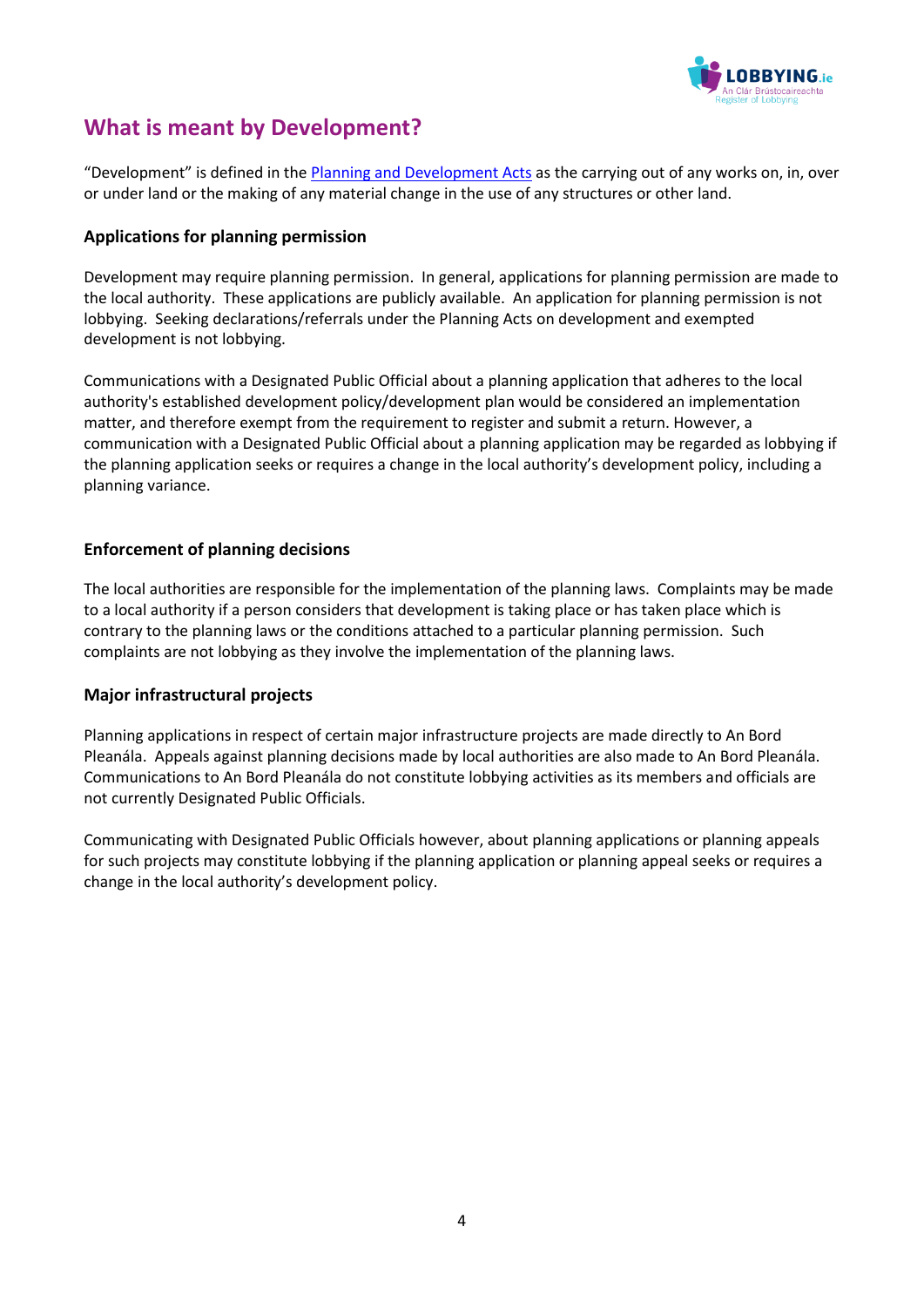

## <span id="page-4-0"></span>**Are you engaged in lobbying in relation to zoning and development?**

You are if you meet all of the following conditions:

- A. You are carrying on lobbying activities.
- B. The person being lobbied is a Designated Public Official.
- C. You are making a relevant communication.
- D. That communication is about a relevant matter.
- E. That communication is not an excepted communication.

## <span id="page-4-1"></span>**A Who is carrying on lobbying activities in relation to zoning and development?**

Any individual, organisation or group who communicates with a Designated Public Official on a relevant matter concerning the zoning or development of land may be considered to be carrying out lobbying activities.

#### <span id="page-4-2"></span>**B Who is being lobbied: Designated Public Officials**

Designated Public Officials are:

- Ministers of the Government and Ministers of State
- Other members of Dáil Éireann and Seanad Éireann
- Members of the European Parliament for the three constituencies in Ireland
- Members of local authorities
- Special advisers
- Secretaries-General and Assistant Secretaries-General of Government departments
- Chief Executive, Assistant Chief Executive, Directors of Services, Head of Finance or Head of Human Resources in Dublin City Council
- Chief Executive, Directors of Services or Head of Finance in any other local authority

Other public servants will be prescribed by the Minister for Public Expenditure and Reform over time. Public bodies are obliged to publish and maintain a list of the names of their employees who are Designated Public Officials and a brief description of their roles and responsibilities for the purposes of the lobbying legislation. This information will be kept up to date and made available on the websites of the public bodies.

#### <span id="page-4-3"></span>**C What is a relevant communication?**

A relevant communication is a communication that

- May be written or oral
- Is made personally either directly or indirectly. (A communication is regarded as having been made personally even if you ask someone else to make the communication on your behalf. It is not uncommon for a person to engage a planning consultant to communicate with a local authority on their behalf. If such communications were regarded as a lobbying activity the planning consultant may be required to register and would include the person he/she is representing as a client on his/her return of lobbying activity. If the person also made separate or additional communications him/herself which were regarded as lobbying activities then he/she would also have to register and submit a return.)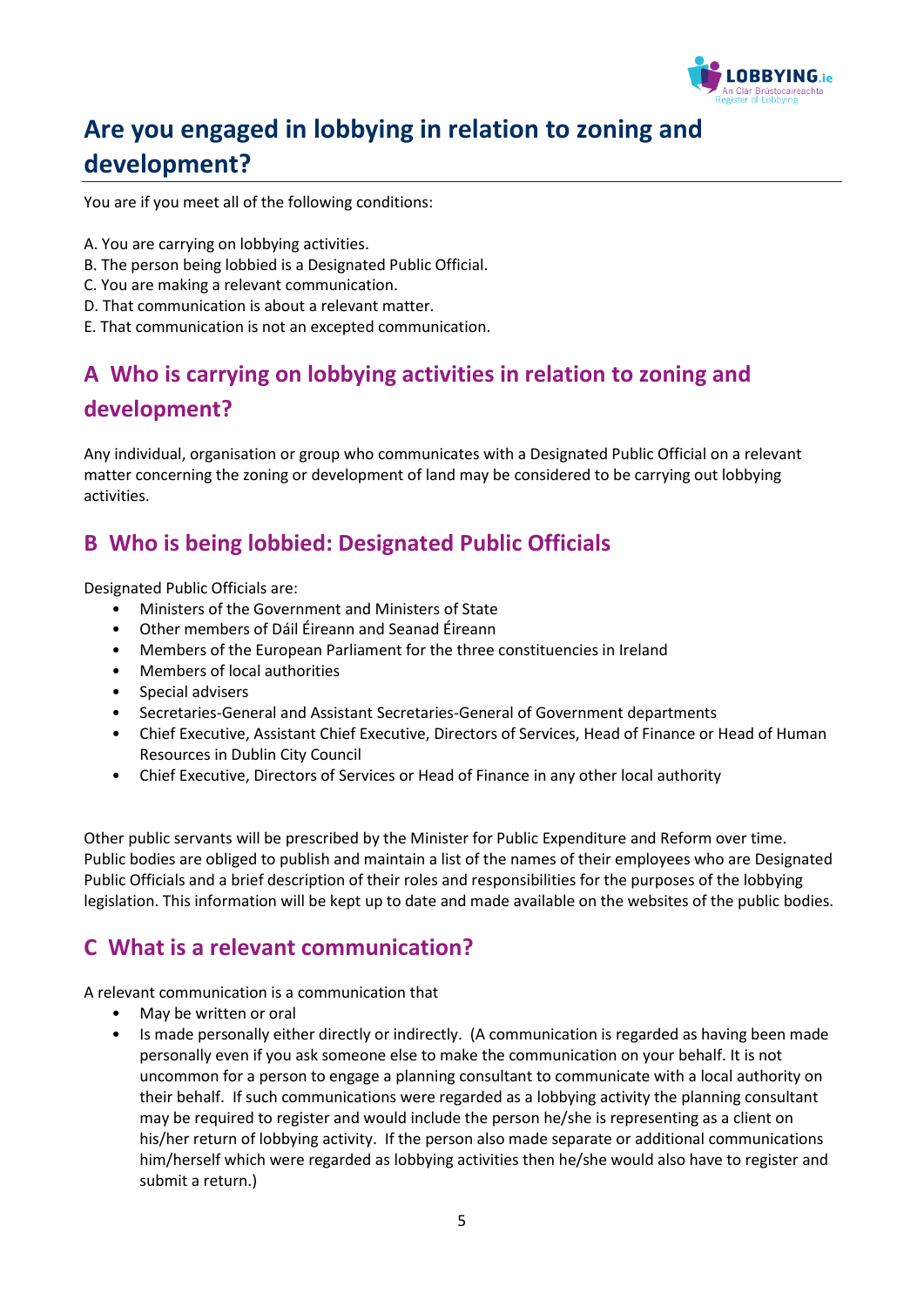

- Is made to a Designated Public Official
- Relates to a relevant matter

## • Is not an excepted communication

#### <span id="page-5-0"></span>**D What is a relevant matter?**

A relevant matter is defined in the Act as

- Any matter relating to the initiation, development or modification of any public policy or of any public programme
- The preparation or amendment of any law (including secondary legislation such as statutory instruments and bye-laws)
- The award of any grant, loan or other financial support, contract or other agreement, or of any licence or other authorisation involving public funds
- •

**APART FROM** the implementation of any such policy, programme, enactment or award or any matter of a technical nature.

#### <span id="page-5-1"></span>**E What is an excepted communication**

There are a number of specific excepted communications contained in the Act which are not regarded as lobbying. The full list of excepted communications is available <here>. The following are the relevant excepted communications in relation to zoning and development.

- Your principal private residence: You are not lobbying if you communicate with a Designated Public Official about obtaining planning permission to build or extend your principal private residence. Your principal private residence is a dwelling or part of a dwelling occupied by you as your only or main residence and includes gardens or grounds of not more than one acre (0.4 ha) which are used for your own occupation and enjoyment.
- Factual information: Communications requesting factual information or providing factual information in response to a request for the information (for example, if you ask a local authority member or official about the planning process)
- Published submissions: Communications requested by a public service body and published by it (for example, submissions received in response to a public consultation process on the development plan or local area plan)
- Communications by Designated Public Officials or public servants: Communications by a <Designated Public Official> with other Designated Public Officials in his or her capacity as such; communications by public servants (or those engaged on contract by a public service body) with other Designated Public Officials made in that capacity and relating to the functions of the public service body. Public servants are employed by or hold office in public service bodies - in general, these are State bodies other than commercial State bodies. Local authorities are public service bodies. (This means that communications by county councillors and other elected representatives to local authority managers or other public servants does not constitute lobbying.)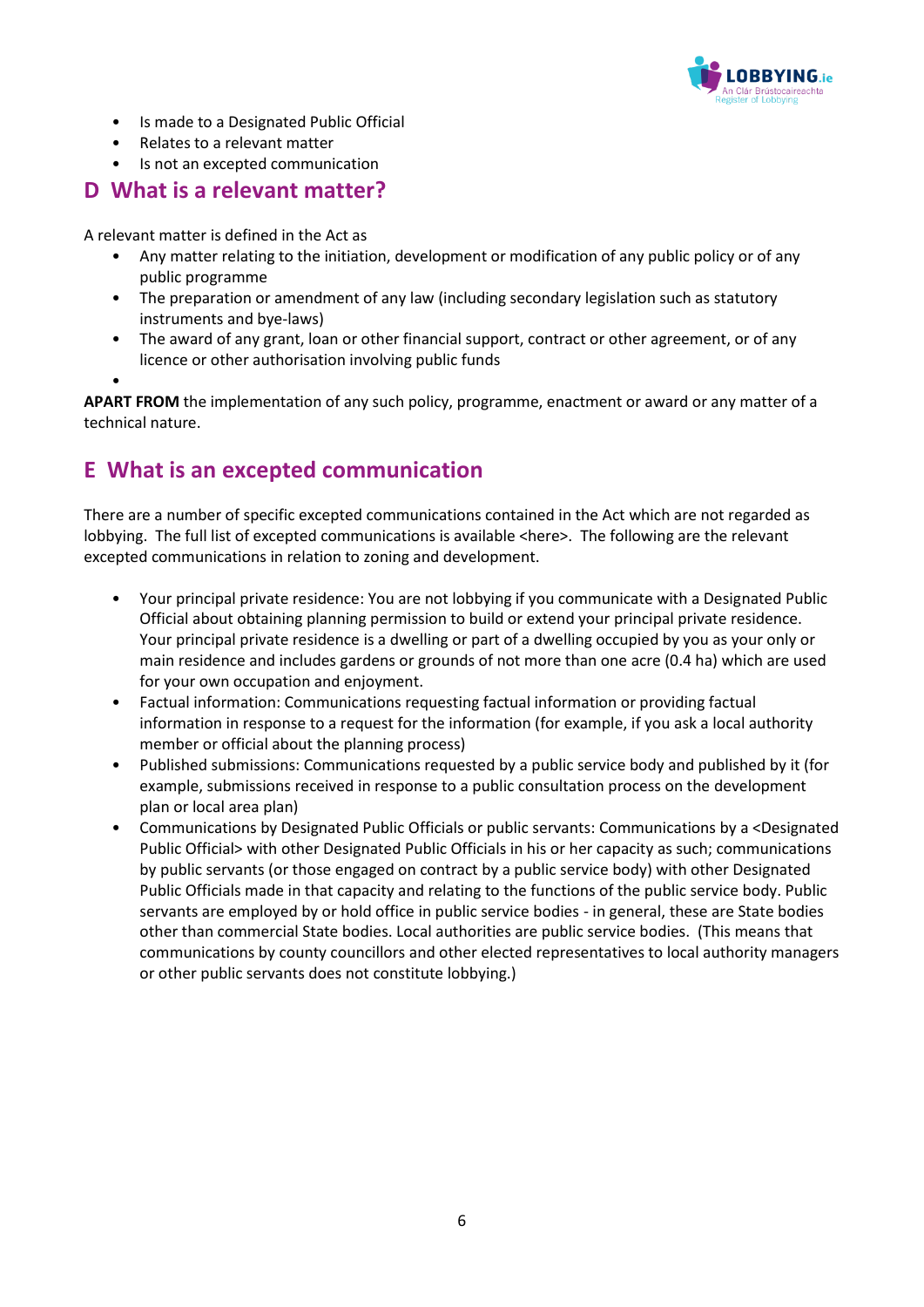

## <span id="page-6-0"></span>**How to decide if you are lobbying**

There are questions that you need to ask/answer before deciding if you are engaged in lobbying within the meaning of the legislation:

## <span id="page-6-1"></span>**Are you communicating with a Designated Public Official about zoning or development?**

The communication may be direct or indirect. If you ask someone else to communicate on your behalf, that is indirect communication and is still regarded as a communication made by you for the purposes of the Act.

If yes,

#### <span id="page-6-2"></span>**Is it a relevant matter?**

Does it involve the initiation, development or modification of any public policy or public programme in relation to zoning or development or is it the implementation of any such policy or programme? If it is implementation only, you are not lobbying.

#### <span id="page-6-3"></span>**Exactly what are you communicating about?**

#### **Examples of communications in relation to zoning and development which are likely to be regarded as lobbying**

In the case of zoning and development, the following are examples of communications regarding relevant matters which would be regarded as lobbying:

- A communication to a Designated Public Official about a development plan or local area plan or the zoning or rezoning of land which is outside of a formal consultation process is lobbying.
- A communication to a Designated Public Official about a planning application for a residential development on land that is already zoned residential may be lobbying if the planning application involves a modification of policy, for example, if the application involves a housing density greater than that outlined in the development plan or local area plan.
- A communication with a Designated Public Official about a planning application which is outside of the formal planning process may be regarded as lobbying if the planning application seeks or requires a change in the local authority's development policy.
- Communicating with Designated Public Officials about development of major infrastructural projects may constitute lobbying.
- A communication to a Designated Public Official in relation to a planning application for the development of a wind farm or the building of pylons on land that is zoned agricultural or amenity (either promoting or opposing same) is lobbying as it involves a modification of a policy.

#### **Examples of communications in relation to zoning and development which are not likely to be regarded as lobbying**

- A communication about your principal private residence is not lobbying.
- An application for planning permission is not lobbying.
- Seeking declarations/referrals under the Planning Acts on development and exempted development is not lobbying.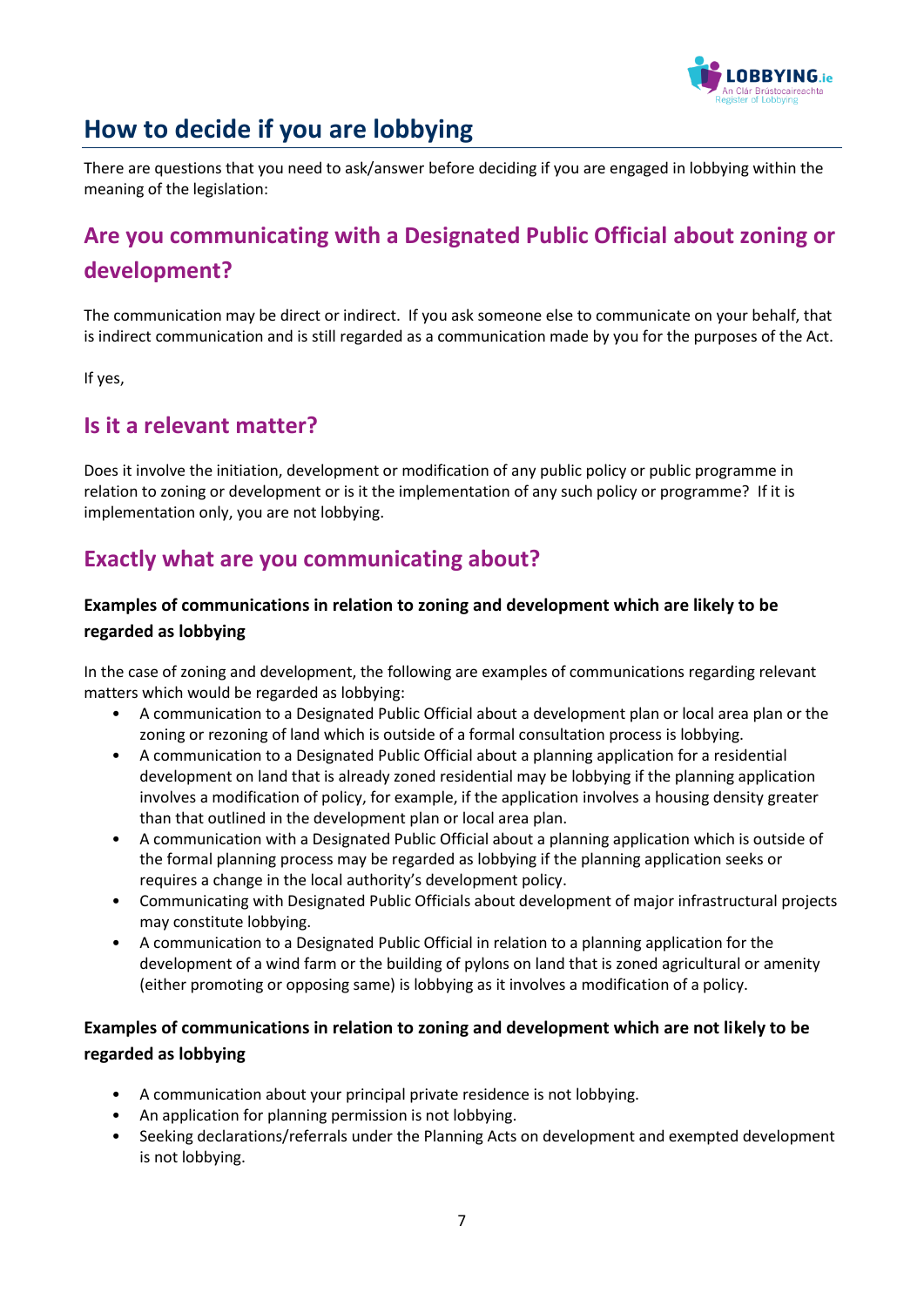

- Lodging a submission to an application for a planning permission with a local authority is not lobbying.
- Communications with a Designated Public Official about a planning application that adheres to the local authority's established development policy/development plan would be considered an implementation matter, and therefore exempt from the requirement to register and submit a return.
- A communication to a local authority or a Designated Public Official about enforcement of a planning condition is not lobbying as it involves implementation.
- Making a submission to the local authority setting out your views on a proposed development plan or local area plan as part of a public consultation process is not lobbying.
- Requesting information about the planning, development or zoning process is not lobbying.

## <span id="page-7-0"></span>**Pre-Planning meetings**

A pre-planning meeting is not part of the formal planning application process. It is not possible to definitively state that "pre planning" meetings are not regarded as a lobbying activity. It would depend on who attended the meeting and the matters discussed.

A pre-planning meeting where the only matters discussed concern the sharing of factual information would not be regarded as a lobbying activity. Similarly seeking or obtaining information or sharing information for the purposes of complying with a local authority's policy or relevant planning legislation would not be regarded as lobbying.

On the other hand if a change to a local authority's policy is being sought or discussed or an attempt is being made to influence a planning outcome during a pre-planning meeting it could be regarded as a "relevant communication" and a lobbying activity.

Ultimately it will be a matter for the person seeking the pre-planning meeting with the local authority to decide whether a "relevant communication" took place (i.e. was a "relevant matter" discussed with a DPO during the meeting).

## <span id="page-7-1"></span>**Getting guidance**

If you are unsure about whether or not you are engaged in lobbying, you should

- 1. Seek guidance from the Standards in Public Office Commission; the Standards Commission may be able to offer advice about whether or not you are engaged in lobbying activities.
- 2. If you think you may be engaged in lobbying activities, you should register o[n www.lobbying.ie.](http://www.lobbying.ie/)

## <span id="page-7-2"></span>**What you need to do**

You must register and submit a return of your lobbying activities within 21 days (relevant date) of the end of the relevant period in which you first start lobbying activities. Once registered you must submit a return in respect of lobbying activities carried out during each subsequent relevant period.

The relevant period is the four months ending on the last day of April, August and December each year.

If you start lobbying activities between

- 1 January and 30 April, you must register and submit a return of your lobbying activities by 21 May
- 1 May and 31 August, you must register and submit a return of your lobbying activities by 21 September